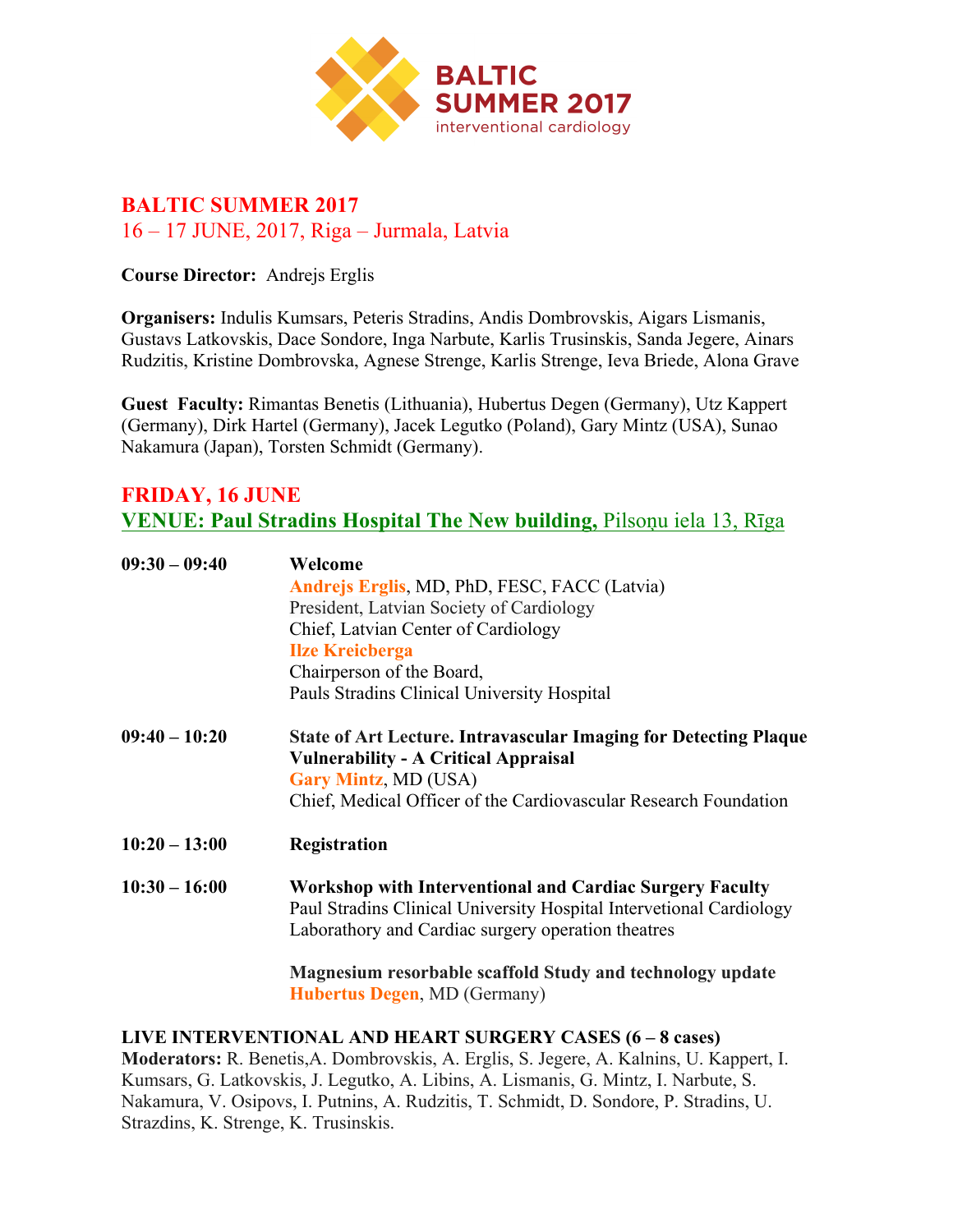

- Open Heart surgery with guest operator
- Complex lesions (left main, total occlusions, bifurcations etc.)<br>• Plaque modification and DES types
- Plaque modification and DES types
- Scoring devices (cutting balloon, angiosculpt, etc.)
- Protection devices
- Closure devices for congenital heart diseases
- QCA, IVUS, Virtual histology, OCT
- structural heart disease

| $13:00 - 13:30$ | Lunch                                                                         |
|-----------------|-------------------------------------------------------------------------------|
| $18:00 - 20:00$ | All Star Game 2017 – basketball tournament                                    |
|                 | Free time cardiotraining after educational section - organized exclusively by |
|                 | Latvijas Inovativas medicinas fonds                                           |
|                 | Address: Viestura iela 6, Bulduri, Jūrmala                                    |
|                 | (see information and map below)                                               |
|                 |                                                                               |

**20:30 Dinner in Caviar Club Restaurant** Address: Baltic Beach Hotel, Jūras iela 23/25, majori, Jūrmala

## **SATURDAY, 17 JUNE**

**VENUE: Baltic Beach Hotel, Hall Jūra**, Jūras iela 23/25, Majori, Jūrmala

| $09:30 - 09:40$ | Welcome                                                                                                                                    |
|-----------------|--------------------------------------------------------------------------------------------------------------------------------------------|
| $09:40 - 10:00$ | Several aspects of coronary physiology in acute coronary syndrome<br>Andrejs Erglis, MD, PhD, FESC, FACC (Latvia)                          |
| $10:00 - 10:20$ | Practical Integration of Intravascular Imaging and Physiology into<br>the Catheterization Laboratory<br><b>Gary Mintz, MD (USA)</b>        |
| $10:20 - 10:40$ | Something precious is always behind the scene<br>Sunao Nakamura, MD, PhD, FESC, FACC (Japan)                                               |
| $10:40 - 11:00$ | Tips and Tricks for FFR Assessment Revisited - An Update on<br><b>New Techniques and Devices</b><br><b>Jacek Legutko, MD, PhD (Poland)</b> |
| $11:00 - 11:20$ | Aortic valve repair is still exotic operation?<br><b>Rimantas Benetis, MD, PhD, FESC, FACC (Lithuania)</b>                                 |
| $11:20 - 11:40$ | <b>Coffee break</b>                                                                                                                        |
| $11:40 - 12:00$ | <b>Adult congenital heart disease in Latvia</b>                                                                                            |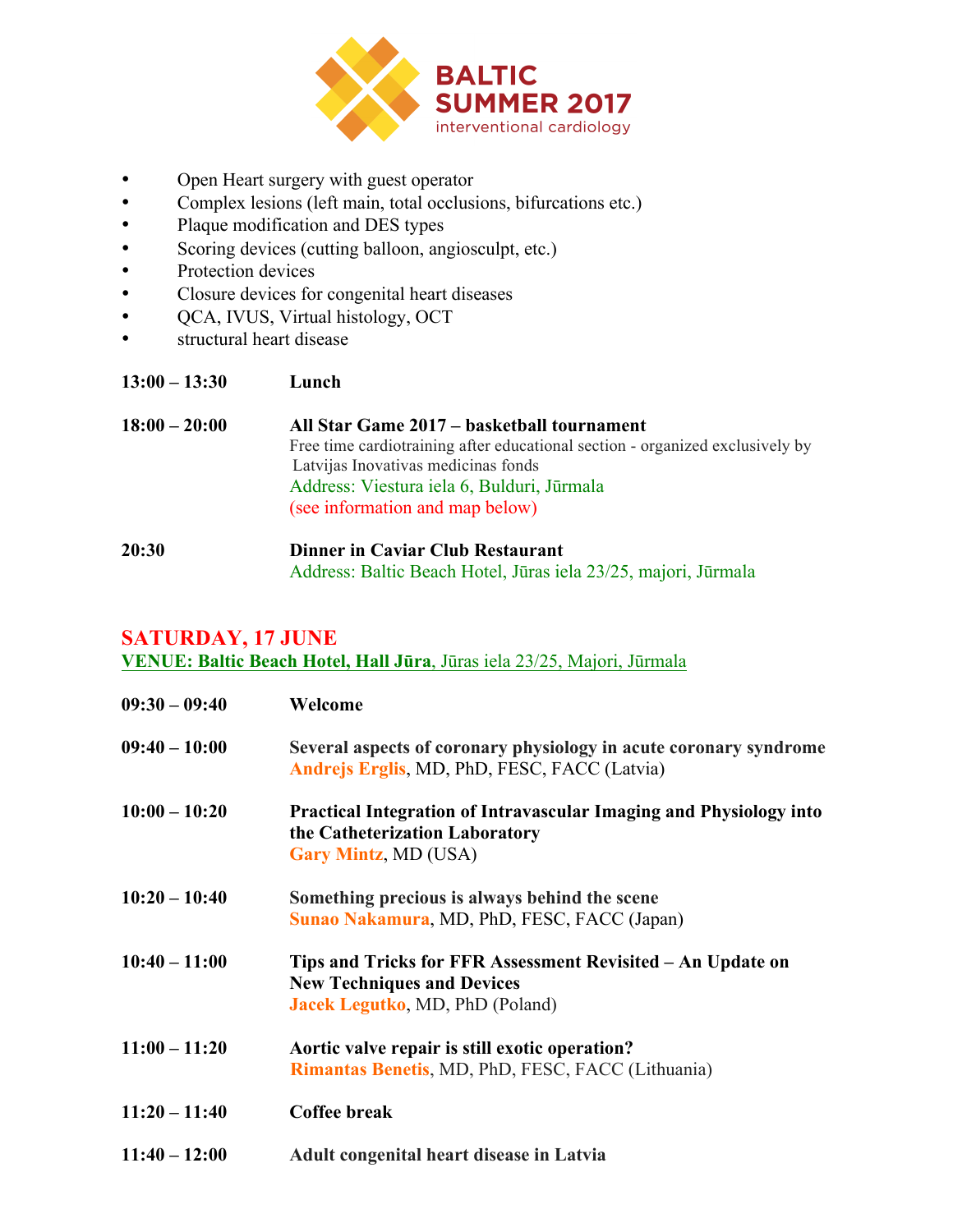

**12:00 – 12:20 PCI vs. CABG in LM disease. Single centre randomised data Karlis Strenge**, MD (Latvia) **12:20 – 12:40 Controversies of BVS. Daily practice in Latvian Cardiology Centre Ieva Briede**, MD (Latvia) **12:40 – 13:00 Case reports with MR and CT imaging of resorbable scaffolds Dirk Hartel**, MD, PhD, FESC, FACC (Germany) **13:00 – 13:20 BVS usage in CTO Dace Sondore**, MD (Latvia) **13:20 – 13:40 The use of "PIE-2R" in ami patients with ACPE Bright Eric Ohene**, MD (China) **13:40 Lunch**  $\mathcal{L} = \{ \mathcal{L} \mathcal{L} \mathcal{L} \mathcal{L} \mathcal{L} \mathcal{L} \mathcal{L} \mathcal{L} \mathcal{L} \mathcal{L} \mathcal{L} \mathcal{L} \mathcal{L} \mathcal{L} \mathcal{L} \mathcal{L} \mathcal{L} \mathcal{L} \mathcal{L} \mathcal{L} \mathcal{L} \mathcal{L} \mathcal{L} \mathcal{L} \mathcal{L} \mathcal{L} \mathcal{L} \mathcal{L} \mathcal{L} \mathcal{L} \mathcal{L} \mathcal{L} \mathcal{L} \mathcal{L} \mathcal{L} \$ 

# **Traditional basketball game** FRIDAY, 16 JUNE, 18:00-20:00

### Address: Viestura iela 6, Bulduri, Jūrmala

You are welcome to attend the traditional basketball game as a player or fan. Organisers will provide special basketball shirts for all players, drinking water and of course the main prize – Challenge Cup.

Attention! Fee for entering the administrative territory of the City of Jurmala is EUR 2. Electric cars may drive into the city free of charge.

### **Jūrmala**